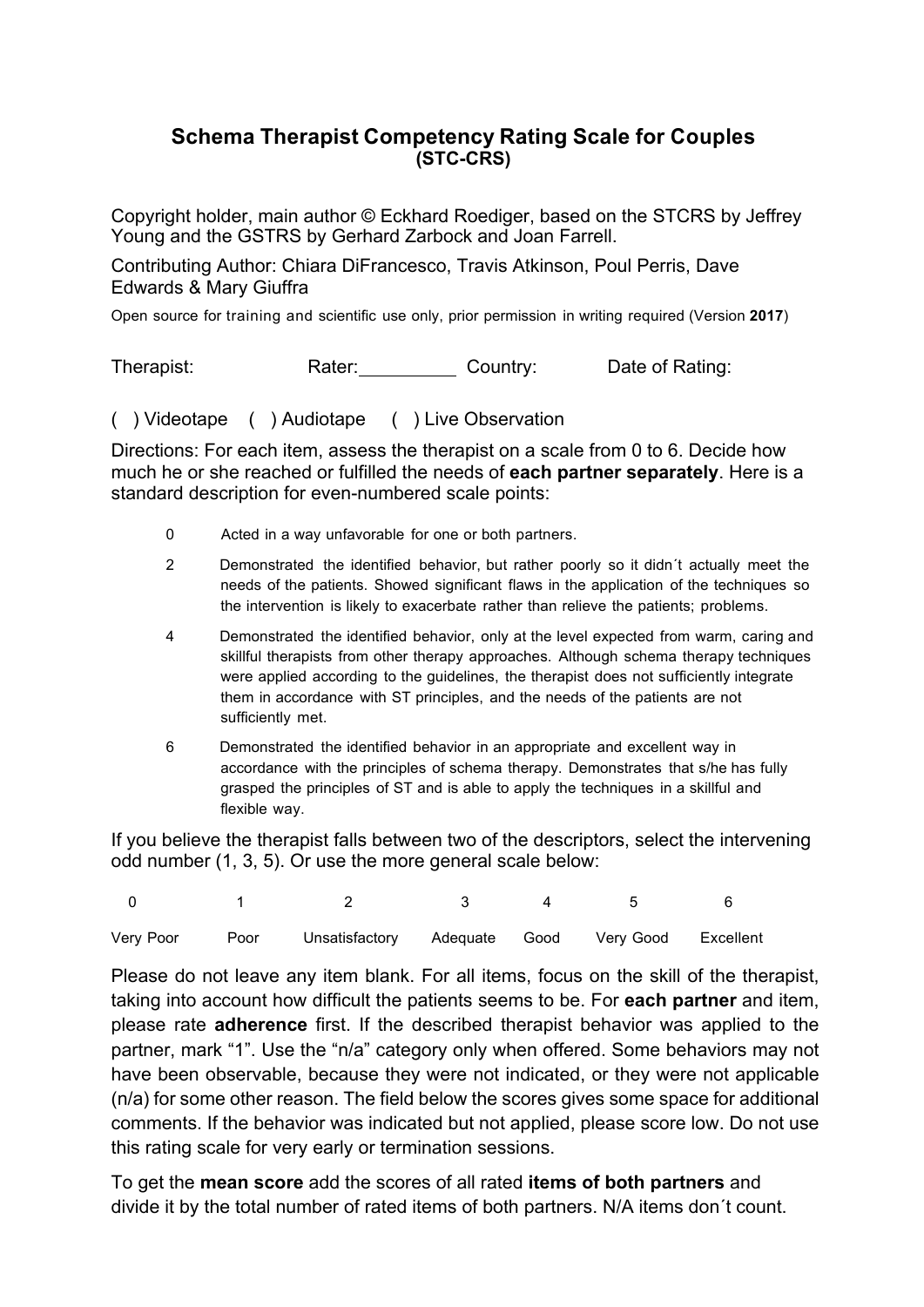## **Part I. GENERAL BEHAVIOR**

| <b>Therapist Behavior</b>                                                                                                                                                                    | <b>Effect on Partner A</b>                                   |                              | Effect on Partner B              |                              |
|----------------------------------------------------------------------------------------------------------------------------------------------------------------------------------------------|--------------------------------------------------------------|------------------------------|----------------------------------|------------------------------|
| 01. Therapist is respectful, warm and<br>attentive to each partner (e.g., making eye<br>contact, listening, asking questions about                                                           | 0<br>$0 - 1 - 2 - 3 - 4 - 5 - 6$                             | $\mathbf{1}$                 | 0<br>$0 - 1 - 2 - 3 - 4 - 5 - 6$ | 1                            |
| feeling comfortable). Verbally creates a<br>good and validating atmosphere.                                                                                                                  | always indicated/applicable                                  |                              | always indicated/ applicable     |                              |
| 02. Therapist uses positive nonverbal                                                                                                                                                        | 0                                                            | 1                            | 0                                | 1                            |
| support (e.g., smiling, nodding, sitting<br>position, gestures) keeping connected with                                                                                                       | $0 - 1 - 2 - 3 - 4 - 5 - 6$<br>$0 - 1 - 2 - 3 - 4 - 5 - 6$   |                              |                                  |                              |
| both partners. Includes the passive partner<br>when necessary.                                                                                                                               | always indicated/ applicable                                 |                              | always indicated/ applicable     |                              |
| 03. Therapist establishes and maintains                                                                                                                                                      | 0                                                            | $\mathbf{1}$                 | 0                                | $\mathbf{1}$                 |
| the working framework by actively<br>structuring time and task management,                                                                                                                   | $0 - 1 - 2 - 3 - 4 - 5 - 6$                                  |                              | $0 - 1 - 2 - 3 - 4 - 5 - 6$      |                              |
| limiting emotional activation by providing a<br>predictable environment including<br>boundaries of interactions and induce<br>perspective changes (e.g. by standing up)                      | always indicated/ applicable<br>always indicated/ applicable |                              |                                  |                              |
| 04. Therapist facilitates the participation of                                                                                                                                               | 0                                                            | $\mathbf 1$                  | 0                                | 1                            |
| both partners involvement into the<br>process (e.g., inviting responses from                                                                                                                 | $0 - 1 - 2 - 3 - 4 - 5 - 6$                                  |                              | $0 - 1 - 2 - 3 - 4 - 5 - 6$      |                              |
| each other) and their mutual involvement<br>and connection in an adequate and well<br>balanced but flexible way.                                                                             | always indicated/applicable                                  |                              | always indicated/ applicable     |                              |
| 05. Therapist self-discloses as a role                                                                                                                                                       | 0                                                            | $\mathbf{1}$                 | 0                                | 1                            |
| model for healthy adult behavior e.g. by<br>apologizing for mistakes, modeling                                                                                                               |                                                              | $0 - 1 - 2 - 3 - 4 - 5 - 6$  | $0 - 1 - 2 - 3 - 4 - 5 - 6$      |                              |
| awareness and openness about own flaws<br>and schema driven reaction.                                                                                                                        |                                                              | always indicated/ applicable |                                  | always indicated/ applicable |
| 06. Therapist balances structure and                                                                                                                                                         | 0                                                            | 1                            | 0                                | 1                            |
| flexibility. Therapist sets the stage for the<br>task and guides both partners actively                                                                                                      |                                                              | $0 - 1 - 2 - 3 - 4 - 5 - 6$  |                                  | $0 - 1 - 2 - 3 - 4 - 5 - 6$  |
| while also adjusting to both partner's<br>needs. Therapist takes advantage of<br>reflective and experiential moments in a<br>balanced way                                                    | always indicated/ applicable                                 |                              | always indicated/ applicable     |                              |
| 07. Therapist addresses and manages                                                                                                                                                          | 0                                                            | 1                            | 0                                | 1                            |
| interpersonal "tension" (irritations,<br>quarrels and open conflicts) with "hands on"                                                                                                        |                                                              | $0 - 1 - 2 - 3 - 4 - 5 - 6$  |                                  | $0 - 1 - 2 - 3 - 4 - 5 - 6$  |
| reparenting, i.e. using a healthy parent who<br>actively steps in and protects two siblings<br>from hurting each other, while at the same<br>time caring for the needs of all three parties. |                                                              | always indicated/ applicable |                                  | always indicated/ applicable |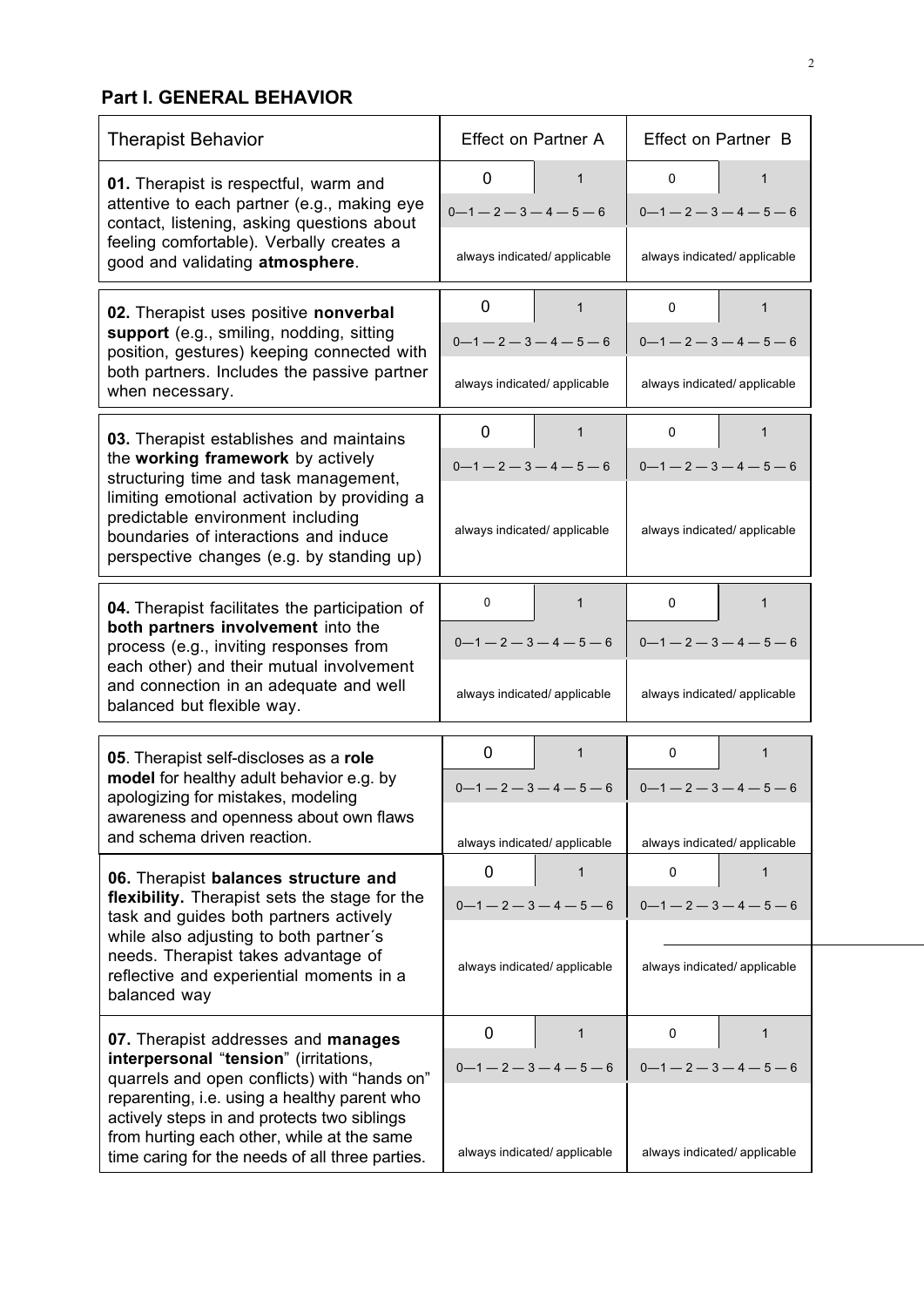| <b>Therapist Behavior</b>                                                                                       | Effect on Partner A |  | <b>Effect on Partner B</b> |  |
|-----------------------------------------------------------------------------------------------------------------|---------------------|--|----------------------------|--|
| 08. Empathic confrontation is used in firm<br>but friendly manner addressing both patients<br>underlying needs. | n/a                 |  | n/a                        |  |
| a. Stop the process and name the problem behavior                                                               |                     |  |                            |  |
| b. Change into observer perspective                                                                             |                     |  |                            |  |
| c. Connect to history or underlying feelings                                                                    | $0-1-2-3-4-5-6$     |  | $0-1-2-3-4-5-6$            |  |
| d. Point out the result for the two child- mode poles                                                           |                     |  |                            |  |

## **Part II. EDUCATION, CONCEPTUALIZATION, AND USING THE MODEL**

| In Part II no score can be lower than 4.0 to meet the certification criteria!                                                                                                                                                                                                                                                               |                              |                              |  |  |  |
|---------------------------------------------------------------------------------------------------------------------------------------------------------------------------------------------------------------------------------------------------------------------------------------------------------------------------------------------|------------------------------|------------------------------|--|--|--|
| 09. Therapist educates the patients in<br>schema terms about his/her current                                                                                                                                                                                                                                                                | $\Omega$<br>1                | 0<br>1                       |  |  |  |
| problems, life patterns, emotional                                                                                                                                                                                                                                                                                                          | $0-1-2-3-4-5-6$              | $0-1-2-3-4-5-6$              |  |  |  |
| reactions, misperceptions, or maladaptive<br>behaviors and puts them in a schema-<br>mode based case conceptualization.<br>Even if a form (e.g. the Mode Map) is not<br>used, the relation between the current<br>behavior and the schema background<br>and coping modes must be pointed out in<br>an understandable way for both partners. | always indicated/ applicable | always indicated/applicable  |  |  |  |
| 10. Therapist identifies and explicitly labels                                                                                                                                                                                                                                                                                              | $\mathbf{0}$<br>1            | $\mathbf{0}$<br>1            |  |  |  |
| schemas, modes, coping styles, and life<br>patterns as they arise in schema mode<br>terms demonstrating how the present                                                                                                                                                                                                                     | $0 - 1 - 2 - 3 - 4 - 5 - 6$  | $0-1-2-3-4-5-6$              |  |  |  |
| behavior is driven by underlying old<br>schemas and coping styles.                                                                                                                                                                                                                                                                          | always indicated/ applicable | always indicated/ applicable |  |  |  |
| 11. Therapist labels in-session schema                                                                                                                                                                                                                                                                                                      | $\Omega$<br>1                | $\Omega$<br>1                |  |  |  |
| driven patterns in schema-mode terms<br>(e.g. by using the Mode Cycle Clashcard)                                                                                                                                                                                                                                                            | $0 - 1 - 2 - 3 - 4 - 5 - 6$  | $0 - 1 - 2 - 3 - 4 - 5 - 6$  |  |  |  |
| overcoming the mode cycle by<br>accessing the full spectrum of emotional<br>needs and separate them from the wants.<br>(e.g. using the Needs vs. Wants tool)                                                                                                                                                                                | always indicated/applicable  | always indicated/applicable  |  |  |  |

# **Part III. USING EXPERIENTIAL TECHNIQUES FOR CHANGE**

**12.** Therapist **integrates emotions, bodily sensations** and **cognitions** inducing **corrective emotional experiences**. Integration means that all processes are focused simultaneously on the same topic. Attempts for emotional activation beyond standard CBT must be present. Body movements (like e.g. standing up together) might be used for emotional regulation and perspective change.

| $0 - 1 - 2 - 3 - 4 - 5 - 6$  |  | $0 - 1 - 2 - 3 - 4 - 5 - 6$  |  |  |
|------------------------------|--|------------------------------|--|--|
| always indicated/ applicable |  | always indicated/ applicable |  |  |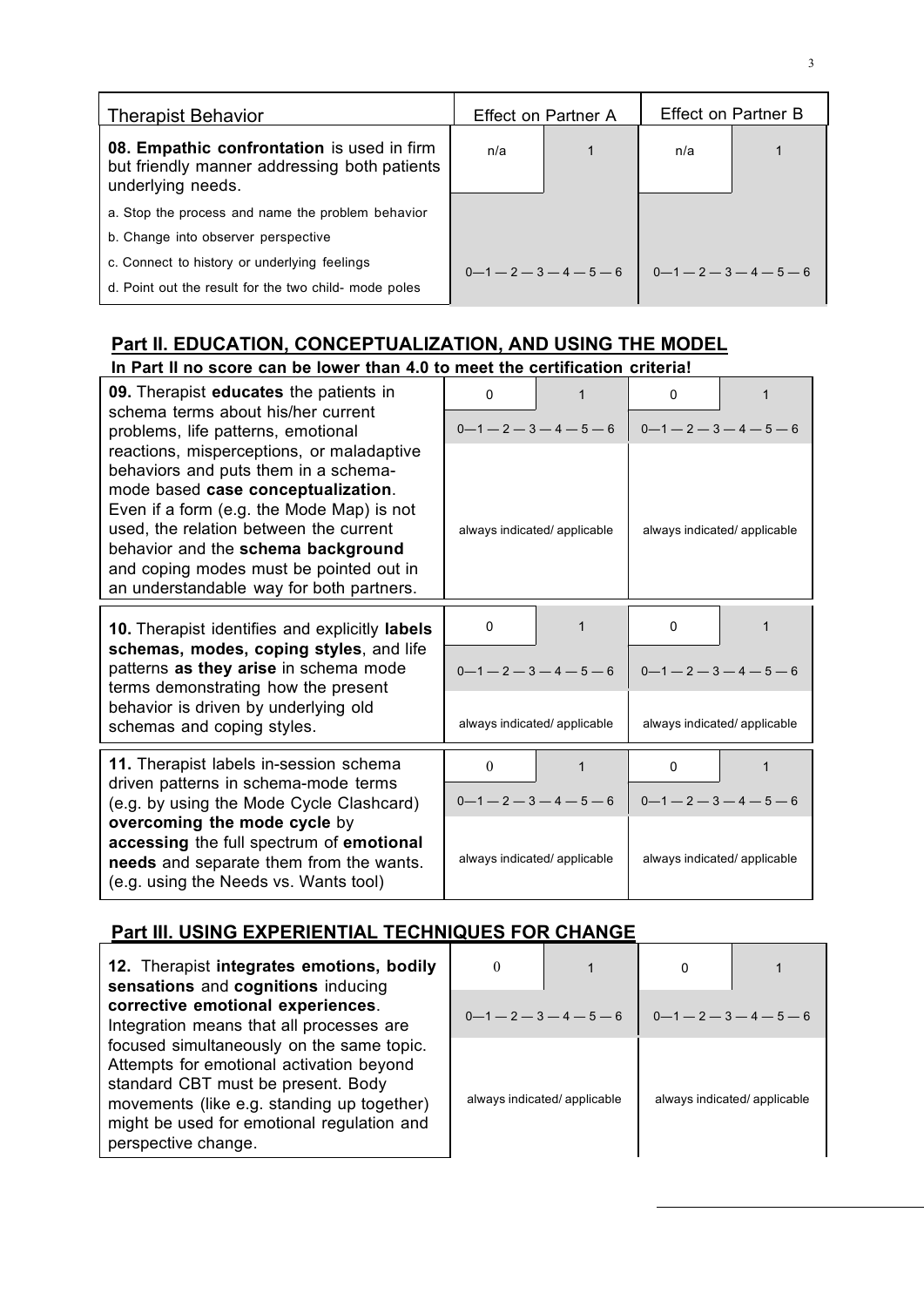| Therapist behavior                                                                                                                                                                                                                                        | <b>Effect on Partner A</b>                                  | <b>Effect on Partner B</b>              |  |
|-----------------------------------------------------------------------------------------------------------------------------------------------------------------------------------------------------------------------------------------------------------|-------------------------------------------------------------|-----------------------------------------|--|
| 13. Therapist has a clear and promising<br>strategy addressing a relevant problem. It<br>should be clear to the rater that the<br>therapist is guiding the patient toward<br>schema change in a consistent and<br>coherent manner. The therapist must use | $\mathbf{0}$<br>$\mathbf{1}$<br>$0 - 1 - 2 - 3 - 4 - 5 - 6$ | 0<br>1<br>$0 - 1 - 2 - 3 - 4 - 5 - 6$   |  |
| strategies drawn from schema therapy.                                                                                                                                                                                                                     | always indicated/ applicable                                | always indicated/ applicable            |  |
| 14. Therapist uses imagery techniques<br>including both partners to start re-scripting,<br>emotional reconnection and induce                                                                                                                              | n/a<br>1<br>$0 - 1 - 2 - 3 - 4 - 5 - 6$                     | n/a<br>1<br>$0 - 1 - 2 - 3 - 4 - 5 - 6$ |  |
| reparenting between the partners in the<br>session. If only one partner is active in the<br>imagery and the other is only observing<br>score n/a for the observing partner.                                                                               |                                                             |                                         |  |
| 15. Therapist uses schema or mode                                                                                                                                                                                                                         | 1<br>n/a                                                    | 1<br>n/a                                |  |
| dialogues on multiple chairs working with<br>different modes inducing emotional<br>activation with one or both partners. Score<br>n/a for the observing partner.                                                                                          | $0 - 1 - 2 - 3 - 4 - 5 - 6$                                 | $0 - 1 - 2 - 3 - 4 - 5 - 6$             |  |
| 16. Therapist trains the partners to stop<br>clashes, to separate in two rooms, readjust                                                                                                                                                                  | n/a<br>1                                                    | n/a<br>1                                |  |
| themselves and carefully reconnect. Anger<br>management and mindfulness techniques<br>should be applied if necessary.                                                                                                                                     | $0 - 1 - 2 - 3 - 4 - 5 - 6$                                 | $0 - 1 - 2 - 3 - 4 - 5 - 6$             |  |
| 17. Connection dialogue skills are                                                                                                                                                                                                                        | n/a<br>1                                                    | n/a<br>1                                |  |
| explained and taught in an adequate way.<br>The therapist supports the couple e.g. in<br>roleplay in talking respectfully and meaningful<br>based on their needs and values.                                                                              | $0 - 1 - 2 - 3 - 4 - 5 - 6$                                 | $0 - 1 - 2 - 3 - 4 - 5 - 6$             |  |
| <b>18.</b> The therapist ties core emotional needs to<br>a sustainable vision for the relationship i.e.                                                                                                                                                   | $\mathbf{1}$<br>$\Omega$                                    | 0<br>$\mathbf{1}$                       |  |
| establishing a "value road map" for relevant                                                                                                                                                                                                              | $0 - 1 - 2 - 3 - 4 - 5 - 6$                                 | $0 - 1 - 2 - 3 - 4 - 5 - 6$             |  |
| life arenas, (parenthood, social group, among<br>families and relatives, in their professional<br>careers etc.).                                                                                                                                          | always indicated/ applicable                                | always indicated/ applicable            |  |
| 19. Therapist gives some homework<br>assignment or task (could be a question to                                                                                                                                                                           | 0<br>1                                                      | 0<br>1                                  |  |
| consider further, an observation or an<br>exercise) These assignments must be                                                                                                                                                                             | $0 - 1 - 2 - 3 - 4 - 5 - 6$                                 | $0 - 1 - 2 - 3 - 4 - 5 - 6$             |  |
| followed up on in some way in the next<br>session - either used in the session or<br>collected in therapist's review.                                                                                                                                     | always indicated/ applicable                                | always indicated/ applicable            |  |
| 20. Therapist is able to communicate to a<br>couple an accurate conceptualization of an                                                                                                                                                                   | n/a<br>1                                                    | n/a<br>1                                |  |
| affair or other severe challenges for the<br>relationship in schema mode terms. Name<br>the issue:                                                                                                                                                        | $0 - 1 - 2 - 3 - 4 - 5 - 6$                                 | $0 - 1 - 2 - 3 - 4 - 5 - 6$             |  |